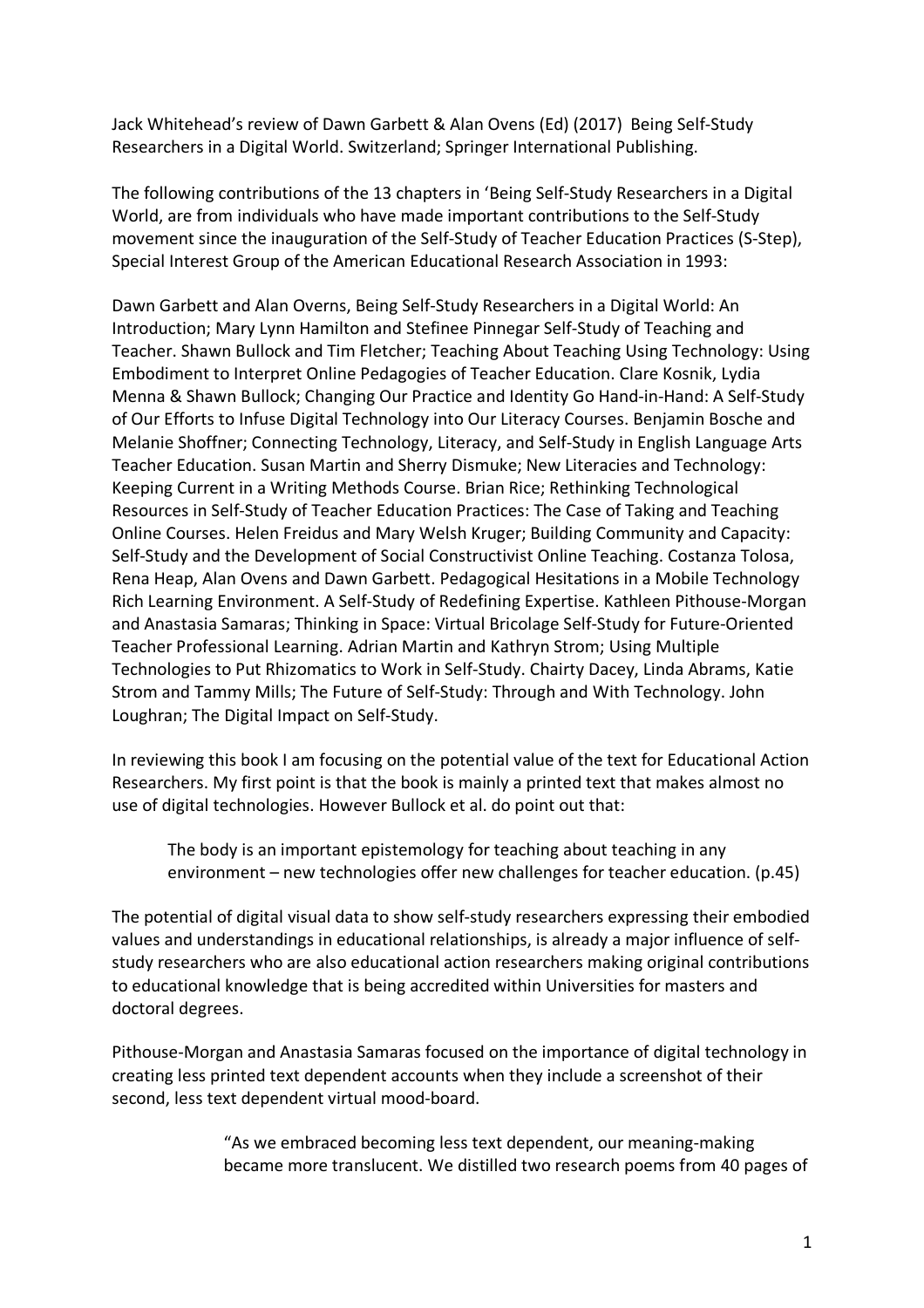emails and letters and used these poems to create a second, less text dependent, mood board representation to 'see' the 'essence' of our dialogic thoughts in space (see Fig 10.2). In our second mood board, we aimed for balance between visual images and typescript." (p.144).

Their claim is that:

"Our demonstration of collaborative professional learning through virtual bricolage self-study will be useful to others interested in exploring dialogue, polyvocality and transdisciplinarity in higher education teacher development"

Chairty Dacey et al. in considering the future of self-study through and with technology also make an important point about technology as a courier for "with each other" thoughts:

> Once we considered technology as enabler of our relationships, over time we reconceived our technology-enabled exchanges as love letters to one another. This, then, positioned technology as a courier for our "with each other" thoughts rather than an inadequate substitute for real, in-person dialogue. (p.171)

This book claims to be presenting research on the intersection of self-study research, digital technologies, and the development of future-oriented practices in teacher education. It claims to highlight how digital technologies can enhance the pedagogies and knowledge base of teacher education research and practice while remaining circumspect of grandiose claims.

The main problem for me, with this book, as both a self-study and educational action researcher, who uses digital technologies in his own teaching and research, is that its communications are limited by the domination of printed text. In 2009 the self-study researchers, Tidwell, Heston and Fitzgerald, produced an excellent text on 'Research Methods for the Self-Study of Practice' in which they provided concrete illustrations of both verbal and visual data collection and analysis in self-study methodology in a variety of contexts.

I should have also appreciated some engagement with the most advanced social theories of the day such as the ideas of Boaventura de Sousa Santos (2014), to explore the possibility that the logic and language used in this book are contributing to what Santos has referred to as 'epistemicide' in terms of the killing off of indigenous knowledges. The book offers no discernible challenge to the dominance of what Santos refers to as the Epistemologies of the North. The recognition of the use of digital technologies, especially with their potential for gathering visual data that can be used as evidence in explanations of the educational influences of self-study and educational action researchers in their own learning, in the learning of others and in the learning of the social formations that influence the practice and understandings of the researcher, is unfortunately completely lacking in this text. Educational action researchers could engage with the text to understand the limitations of this form of representation by some self-study researchers in contributing to educational theory and knowledge. It would however be more educative, in relation to the educational